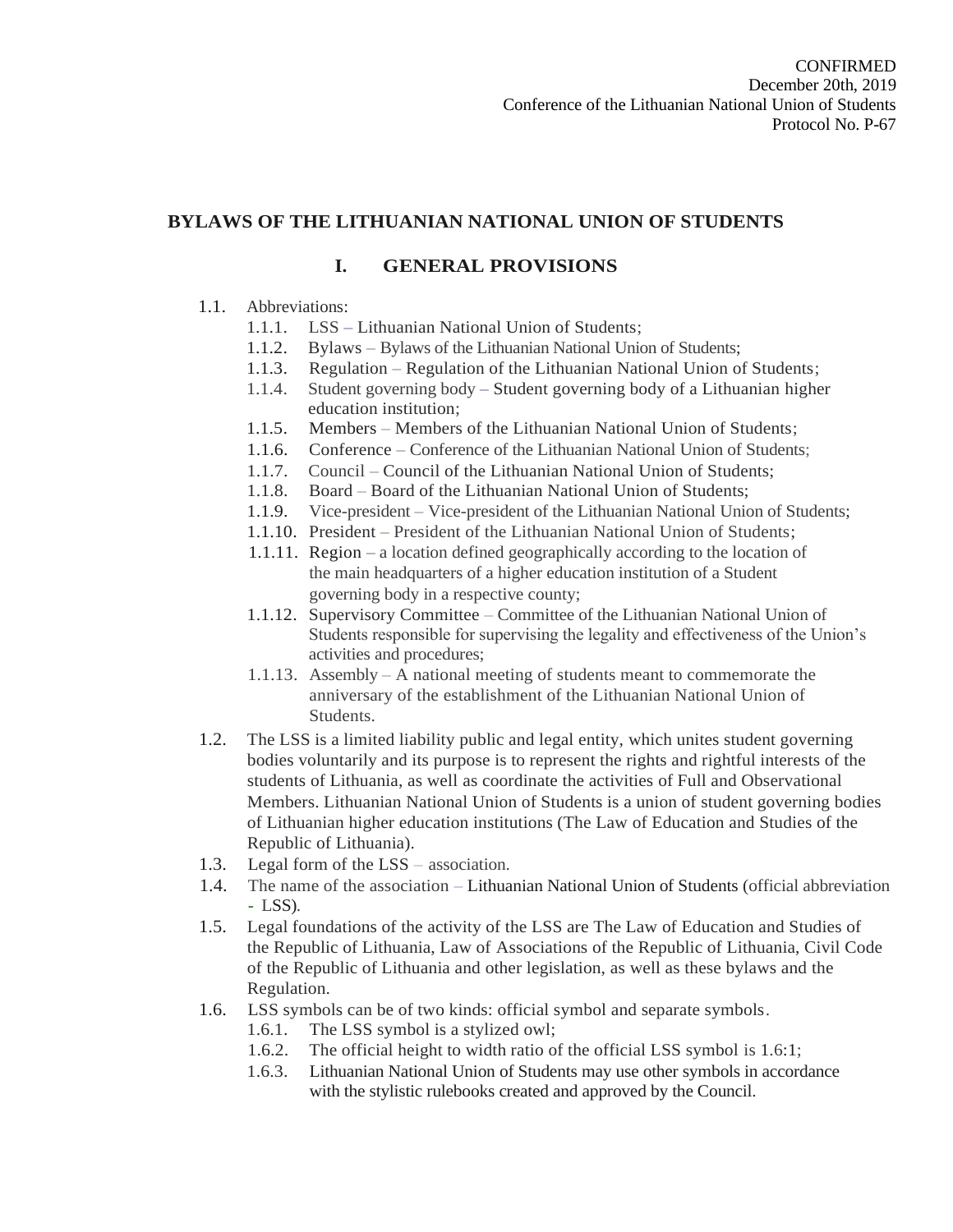# **II. GOALS AND ACTIVITIES OF THE LSS**

- 2.1. These are the goals of the LSS:
	- 2.1.1. to unite students for the creation of a democratic, legal and civil society, and to participate in creating a democratic education system that meets the interests of students and guarantees protection of their rights;
	- 2.1.2. promote and support the activity of student governing bodies;
	- 2.1.3. support, protect and foster student interests and other matters pertaining to their social and economic status, well-being and place in society;
	- 2.1.4. improve the mutual understanding of student and other youth groups on all levels;
	- 2.1.5. cherish and enrich national culture, humanitarian values and traditions, care for the cultural life and rest of students;
	- 2.1.6. support and promote student mobility travels, experiencing of new cultures, as well as student, scientific and cultural exchange;
	- 2.1.7. pursue unity of student movements in Lithuania on all levels;
	- 2.1.8. support and promote cooperation with students and student organizations of other countries in pursuing the aforementioned goals;
	- 2.1.9. advertise and propagate aforementioned goals and values in the society.
- 2.2. In the pursuit of aforementioned goals, LSS activities include the following:
	- 2.2.1. international, national and local student gatherings, promotions and other events necessary for envisaging and realizing activities and programs;
	- 2.2.2. activities pertaining to maximizing student participation in events that lead to united student activity on a national level;
	- 2.2.3. support and promotion of activities of students, Student governing bodies and other organizations in the pursuit of improved mutual understanding, solidarity, democratization of education, academic freedom and a wide range of rights for students;
	- 2.2.4. organization of support and charity for students and their organizations;
	- 2.2.5. collection, analysis and distribution of information pertaining to the problems of students;
	- 2.2.6. the betterment of connections with various institutions, and the development of connections with local, national and international organizations with regards to mutual interests;
	- 2.2.7. representation of student interests and raising of problems in local, national and international organizations, national and municipal-level institutions;
	- 2.2.8. events that seek to reform and democratize the education system, protect economic and social rights and interests of students and to unite them for the creation of a democratic, legal and civil society;
	- 2.2.9. promotion and development of cultural activities of students;
	- 2.2.10. various forms of student mobility and international exchange, international collaboration of students and activity pertaining to it;
	- 2.2.11. organization and promotion of student sports activities;
	- 2.2.12. publishing and distribution of periodical LSS publications, dissemination of information via other means.
	- 2.2.13. founding of specialized groups, committees, agencies, institutions, firms and organizations in the pursuit of improving separate areas of student life;
	- 2.2.14. purchasing, management, use and possession of assets necessary for the LSS.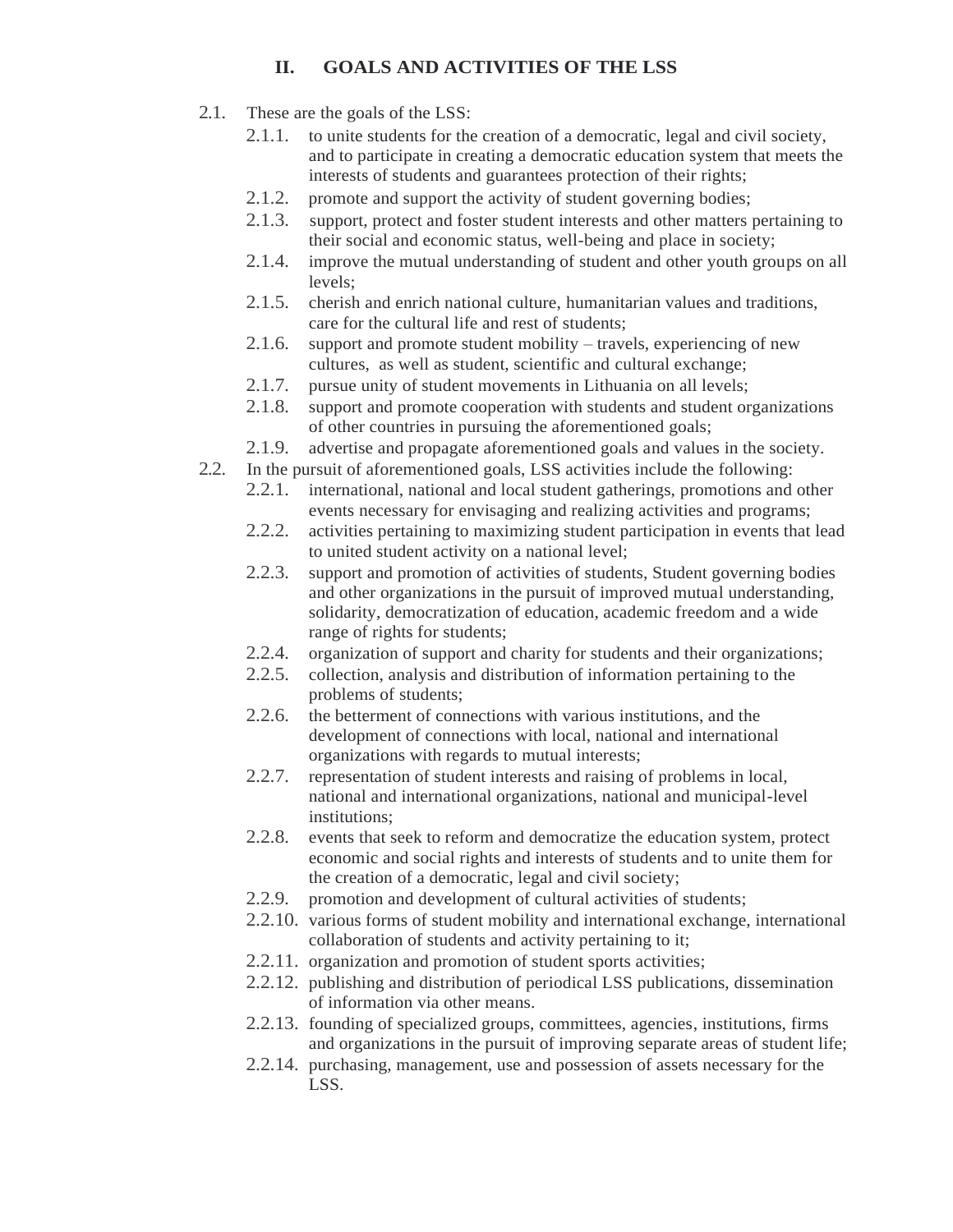# **III. LSS MEMBERS**

- 3.1. These are the categories of members: full members, members-observers and honorary members.
- 3.2. A Student governing body of a higher education institution operating legally in Lithuania that does not belong to any other union of student governing bodies of Lithuanian higher education institutions can be a Full Member. Student unions of Lithuanian higher education institutions are interpreted as they are defined in the Law of Education and Studies of the Republic of Lithuania.
- 3.3. A student governing body of a higher education institution operating legally in Lithuania can be a member-observer.
- 3.4. Distinguishged private persons can become honorary members of the LSS.
- 3.5. Rights of Full Members:
	- 3.5.1. to participate in the activity of the LSS, receive comprehensive information pertaining to it in the manner determined in the Regulation;
	- 3.5.2. to freely express their opinions in LSS bodies, request explanations with regard to matters of LSS activities;
	- 3.5.3. to make suggestions to and requests of LSS bodies;
	- 3.5.4. to delegate representatives bearing the right of decisive vote to Conference and Council meetings;
	- 3.5.5. to elect and raise candidates to LSS bodies in the manner determined by these bylaws and the Regulation;
	- 3.5.6. in the manner determined in these bylaws and the Regulation, receive information in advance and participate in meetings with LSS bodies, when a matter pertaining to a Full Member is to be addressed;
	- 3.5.7. to withdraw from the LSS or temporarily pause their membership.
- 3.6. Duties of Full Members:
	- 3.6.1. to comply with the requirements laid out in these bylaws and the Regulation;
	- 3.6.2. to participate in the meetings of LSS bodies;
	- 3.6.3. to carry out decisions made by the Conference and the Council;
	- 3.6.4. to actively contribute in the pursuit of goals laid out in the bylaws;
	- 3.6.5. to contribute to the fulfillment of decisions made by LSS bodies, so far as the Full Member's own bylaws allow for;
	- 3.6.6. to pay the membership fee. The membership fee for the previous calendar year is to be paid no later than 1 (one) week until the first Conference of the current year.
- 3.7. Members-observers have the rights outlined in paragraphs 3.5.1-3.5.3, 3.5.7, and duties in paragraphs 3.6.1, 3.6.2 and 3.6.4 of the bylaws.
- 3.8. Honorary members have a duty to not act in conflict to LSS goals, interests and values outlined in the bylaws.
- 3.9. A Student governing body that wants to become a Full Member must meet the criteria laid out in paragraph 3.2 of the bylaws and submit a written request to the LSS along with the documents indicated in the Regulation. The decision of accepting a Student governing body as a Full Member on the proposal of the Council is made by the Conference.
- 3.10. A Studentn governing body that wants to become a Member-Observer, must meet the criteria laid out in paragraph 3.3 of the bylaws and submit a written request to the LSS along with the documents indicated in the Regulation. The decision of accepting a Student governing body as a Member-Observer is made by the Council.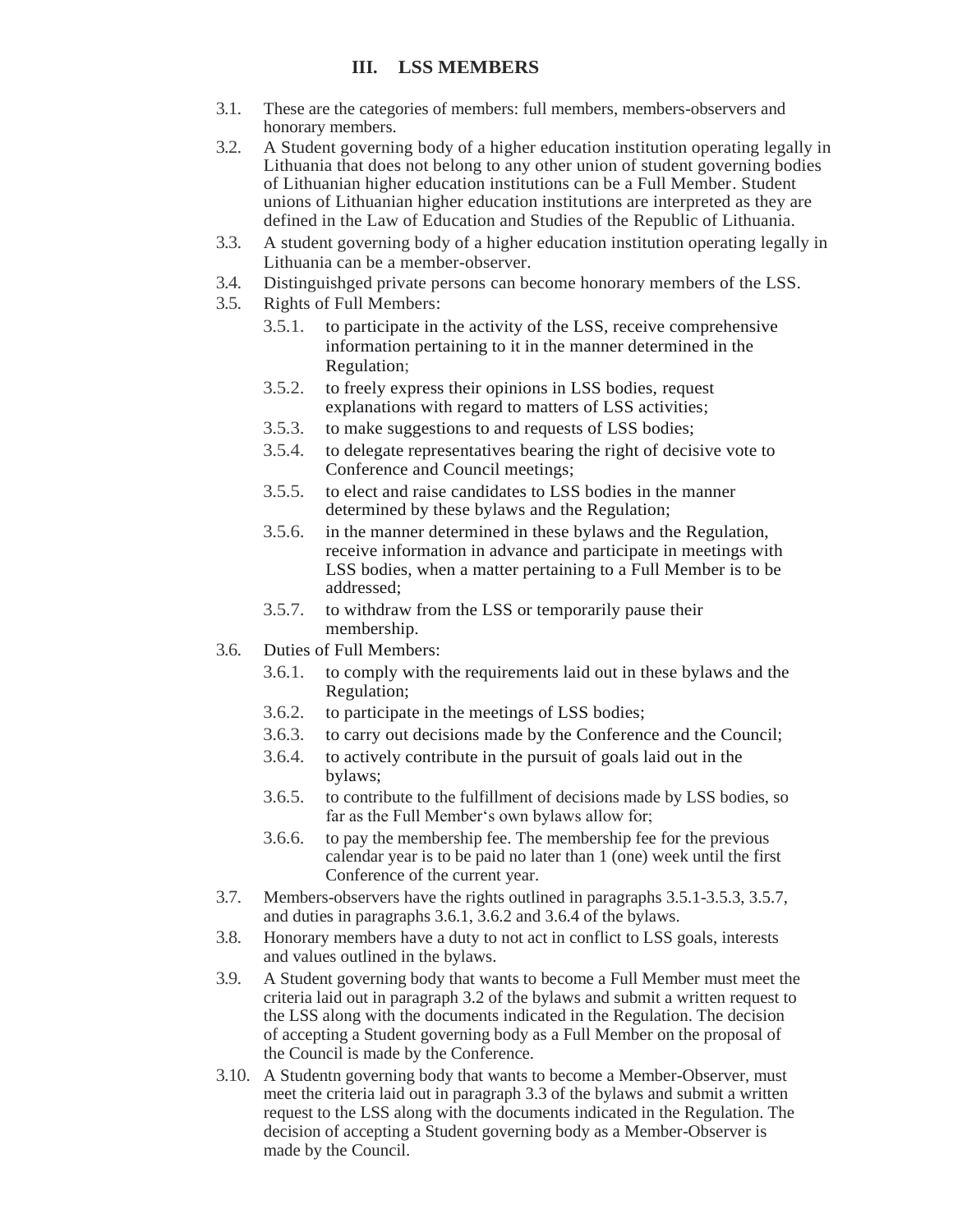- 3.11. Honorary Members become such per Council's decision and after their inauguration in the Conference or in the Assembly. The President, Council Members or the Board have the right to suggest a person for the Council to be declared an Honorary Member.
- 3.12. A Full Member, upon failing to pay their membership fee until the date indicated in paragraph 3.6.6 of the bylaws loses their right to vote in LSS bodies (the Conference, the Council).
- 3.13. Full Members and Members-Observers that want to withdraw from the LSS or pause their membership, must inform the LSS of their decision in writing. In such cases, the membership of the Full Member or Member-Observer expires or is stopped the next day after receiving the request. If a Student governing body does not submit a request to renew their membership within 2 (two) years of stopping it, the membership expires automatically. If a Student governing body requests a membership renewal in writing, it gets renewed automatically after 1 (one) month since the request was received.
- 3.14. The membership of a Student governing body that is a Full Member can be reviewed in the Conference on the proposal by the Council and in the order outlined in the Regulation. The review of a Member-Observer's membership is handled by the Council. The stopping of a membership does not interfere with the reviewing of said membership.
- 3.15. The basis for reviewing the membership of a Full Member or Member-Observer is made up of these circumstances:
	- 3.15.1. failing to carry out duties of a resapective Member stated in the bylaws;
	- 3.15.2. abuse of Member's rights or other activity against the LSS;
	- 3.15.3. the Member ceasing to exist as a legal entity.
- 3.16. All Conference and Council decisions regarding the acceptance and removal of Members are made by majority vote of no less than 2/3 of all meeting participants with voting rights.

### **IV. LSS BODIES**

- 4.1. LSS bodies are:
	- 4.1.1. the Conference;
	- 4.1.2. the Council;
	- 4.1.3. the Board;<br>4.1.4. the Preside
	- 4.1.4. the President;<br>4.1.5. the Vice-president
	- the Vice-president;
	- 4.1.6. the Supervisory Committee;

### **The Conference**

- 4.2. The Conference is the highest body of the LSS. The Conference acts in accordance with the legislature of the Republic of Lithuania, the Regulation and Bylaws.
- 4.3. The Conference:
	- 4.3.1. makes changes to the Regulation and the Bylaws;
	- 4.3.2. elects a President and members of the Supervisory Committee for a two-year term, can relieve them of duty;
	- 4.3.3. sets the membership fees of Full Members;
	- 4.3.4. hears out and approves the LSS activity report and the LSS financial activity review report submitted by the Supervisory Committee;
	- 4.3.5. decides on the reorganization or liquidation of the LSS;
	- 4.3.6. attėnds to matters of LSS membership in international and other organizations;
	- 4.3.7. on the recommendation of the Board, approves the LSS Operational strategy (strategic guidelines) for four years;
	- 4.3.8. approves long-term LSS positions on matters of higher education policy students are sensitive to.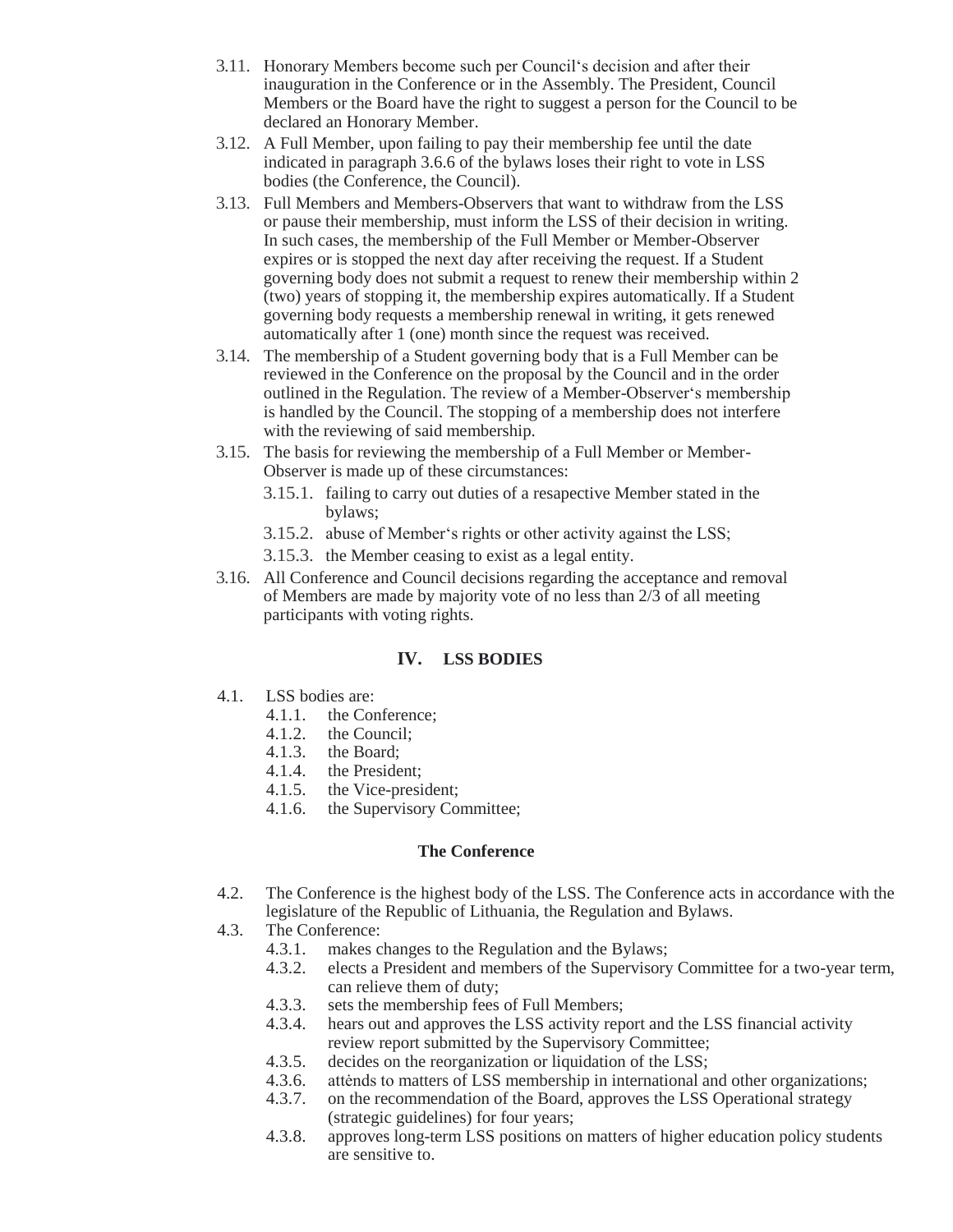- 4.3.9. forms temporary committees for the execution of certain tasks, which operate until those tasks are completed;
- 4.3.10. may repeal decisions made by the President, Council or Board, that are not in line with the goals of the LSS;
- 4.3.11. changes the address of the headquarters;
- 4.3.12. attends to other matters if, according to the Law of Association of the Republic of Lithuania, those matters are not assigned to the competence of other LSS bodies and if, in essence, they are not functions of a governing body.
- 4.4. Not approving the President's activity report is grounds for relieving the President of their duties in the same Conference in which the activity report was not approved. After relieving the President of their duties, the Conference assigns another person to be the interim President until the next Conference which has to take place within 40 (forty) days, and sets the date and location of the next Conference, where the President for the rest of the term will be elected (in such a case, paragraph 4.9 of the Bylaws does not apply).
- 4.5. Per the order outlined in the Regulation, the Conference is made up of representatives delegated by Full Members. Each Full Member delegates 4 (four) representatives per Student governing body and additionally 1 (one) representative per each 1000 (one thousand) of students in the higher education institution in which the Student governing body functions (rounded to 1000's per general rules of arithmetics). Each representative has one vote. Representatives of Members-Observers are invited to the Conference. Honorary Members and guests may be invited as well.
- 4.6. Proposed list of delegates must be approved by the Full Member's collegiate governing body, per the order determined by national legislature.
- 4.7. The Conference is convened by the President with the Board's knowledge, at least once a year. The Conference can also be convened by 1/3 of Council members or 1/2 of Board Members, or by a written request from the Supervisory Committee. Conference meetings are open. If a need arises, an in camera Conference meeting may be organized. Participations of non-delegates in an in camera Conference meeting is decided by the Conference.
- 4.8. Conference decisions are made by majority vote of delegates registered for the Conference (when a certain matter is voted on by more than half of delegates registered for the Conference), except decisions regarding membership in the LSS, changes to the Regulation or the Bylaws, relieving Conference-elected persons of their duty, LSS reorganization and liquidation. Decisions regarding membership in the LSS, changes to the Regulation or the Bylaws and relieving Conference-elected persons of their duty are made by a majority vote of no less than 2/3 of delegates registered for the Conference, while decisions regarding the reorganization or liquidation of the LSS are made by no less than 2/3 of all delegates of the Conference.
- 4.9. The Conference is lawful if no less than half of Conference delagates participate. If quorum is not reached, the President, in agreement with the Board, must in 1 (one) month convene another Conference meeting, which has the right to made decisions regarding matters that would have been discussed in the original Conference. The number of participating delegates in the repeated Conference is irrelevant.
- 4.10. No later than 1 (one) month until the Conference, the President, in agreement with the Board, notifies Full Members and Members-Observers via email about the supposed Conference agenda, date and location. The material of the Conference is given no later than 1 (one) week until the meeting. This paragraph does not apply to candidates for the members of the Supervisory Committee.
- 4.11. In cases outlined in paragraphs 4.9 and 4.14 of the Bylaws, a term no shorter than 2 (two) weeks is given for notifying about the Conference and a term no shorter than 2 (two) days for submitting material for the Conference.

### **The Council**

- 4.12. The Council acts in accordance with the legislature of the Republic of Lithuanuia, the Regulation, Bylaws and Conference decisions.
- 4.13. The Council 4.13.1. sets the salary of the President;
	- 4.13.2. elects Board members for a 2 (two) year term in accordance with the Regulation;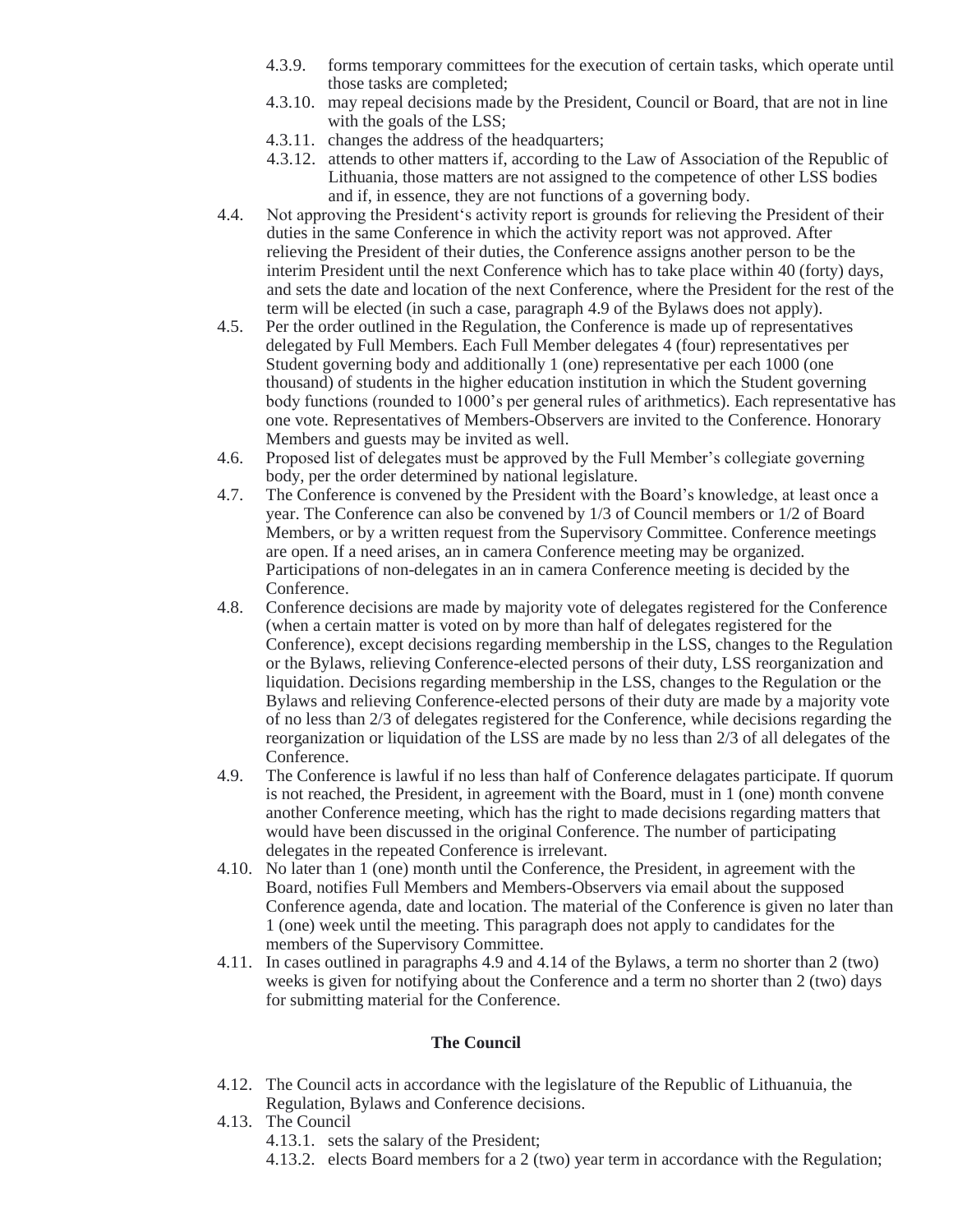- 4.13.3. provides a conclusion to the Board regarding the project of the LSS Operational strategy;
- 4.13.4. makes decisions regarding LSS positions, within competence;
- 4.13.5. provides proposals to the Board regarding LSS activities;
- 4.13.6. hears out the President's interim activity report in accordance with the Regulation;
- 4.13.7. approves Honodary Members on the recommendation of the President, the Board or the Conference. Honorary Members are inaugurated in accordance with the Regulation in the LSS Assembly or Conference;
- 4.13.8. forms temporary committees for completing certain tasks that are valid until the task is completed;
- 4.13.9. may repeal the decisions of the President that are not in line with LSS goals;
- 4.13.10. may temporarily suspend the President;
- 4.13.11. may relieve a Board member from duty. After doing so, another person is elected for the remainder of the term;
- 4.13.12. attends to other matters if they are not directly attributed to the competence of other LSS bodies.
- 4.14. After suspending the President, in the same Council meeting, the Vice-president or, in the case of there being more than one Vice-president, one of the Vice-presidents is declared as the interim President. No later than 40 (forty) days after the suspension of the President, the interim President, in agreement with the Board, convenes the Conference, which attends to matters of relieving the suspended President from duty and electing a new President;
- 4.15. The Council is made up of the President who is a Council member per their function, and one representative for each Full Member. If a Full Member is represented by its head in the Council, the LSS is given a protocol excerpt from the Full Member, proving the election of the aforementioned head (the protocol is given one (the first) time). If a Full Member is represented in the Council by another person, the LSS is given proof of authorization from a respective head of the Full Member. Each Council member has one vote.
- 4.16. Council meetings are chaired by the President. When the President is temporarily unable to do so, that duty is carried over to the Vice-president empowered by the President. If the President has not empowered a Vice-president – the Council elects a chairperson from its members. The Council also elects a chairman from its members when matters pertaining to the suspension of the President are attended to. In such a case, the chairperson has one vote as the chairperson and their vote as that of a representative of s student governing body is not counted in the quorum.
- 4.17. The Council is convened by the President at least once every 3 (three) months. The Council may also be convened via a written request by 1/3 of Council members, but no sooner than in 7 (seven) and no later than in 30 (thirty) calendar days. Council meetings are open. Members-Observers are invited into Council meetings. Honorary Members and guests may be invited as well. If a need arises, an in camera Council meeting may be organized, to which Members-Observers, Honorary Members or guests are not invited.
- 4.18. When it comes to matters pertaining to the suspension of the President, the 1/3 of the Council members may not comply with the order outlined in paragraph 4.17 for convening the Council and may organize a Council meeting after informing all Council members no sooner than 7 (seven) calendar days from the signing of a written request to convene a Council meeting.
- 4.19. The Council is lawful if no less than half of Council members participate.
- 4.20. Council decisions are made via a majority vote of participating Council members, while decisions pertaining to the membership of Members-Observers in the LSS, temporary suspension of the President and/or the suspension of a Board member are made via a majority vote of no less than 2/3 of all Council members. The President has no right to vote when matters of their suspension are attended to.
- 4.21. Council members are informed about the supposed agenda, location and time of the meetings in accordance with the Regulation.

#### **The Board**

4.22. The Board is a collegiate governing body of the LSS, which functions in accordance with the legislature of the Republic of Lithuania, the Regulation, Bylaws, as well as Conference and Council decisions.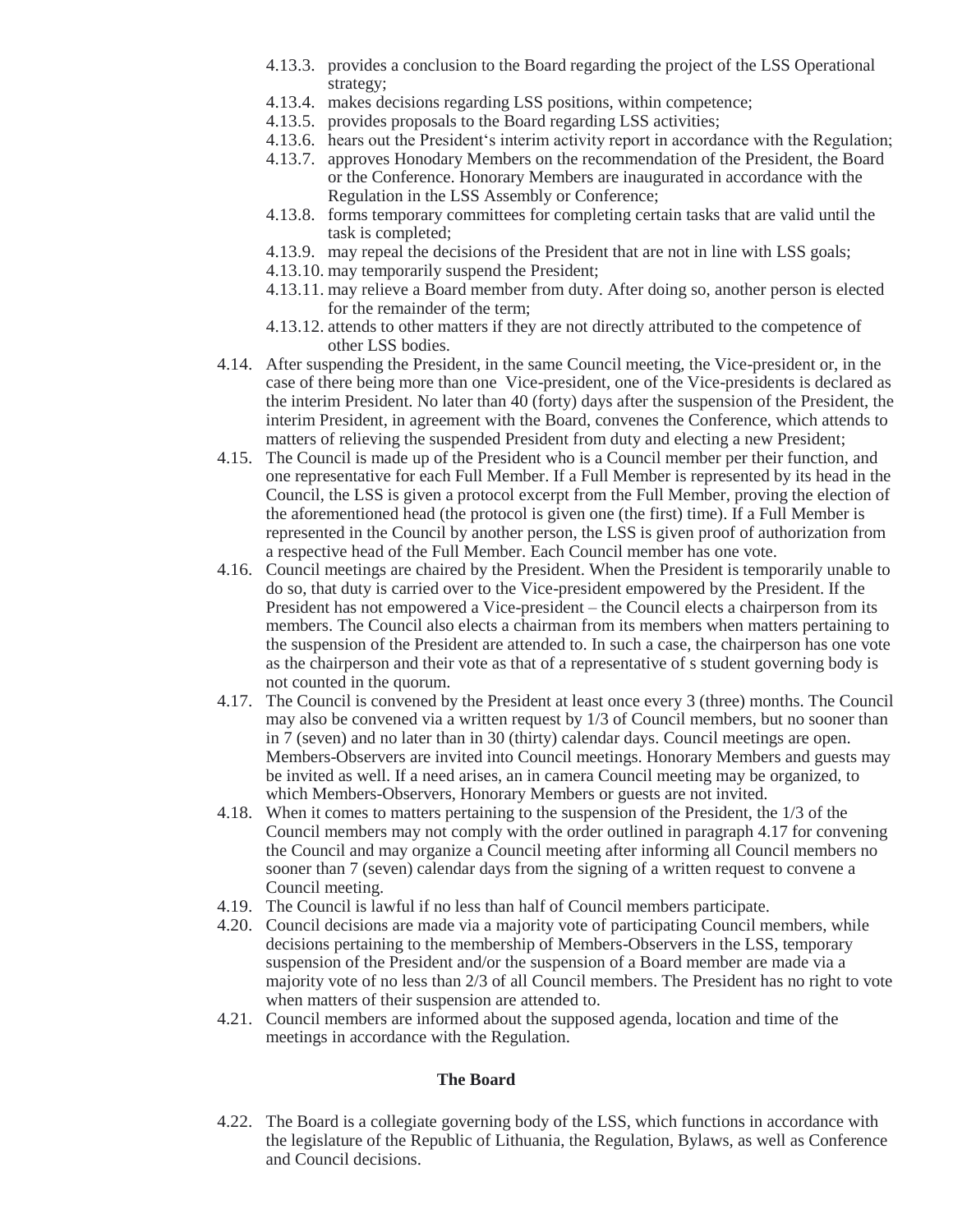- 4.23. The Board:
	- 4.23.1. prepares and, having evaluated the Council's conclusion regarding the LSS activity strategy project, proposes the LSS activity strategy to be approved by the Conference;
	- 4.23.2. approves the LSS activity plan according to the LSS activity strategy;
	- 4.23.3. considers and approves the LSS budget project;
	- 4.23.4. within the boundaries of its own competence, makes decisions regarding LSS positions;
	- 4.23.5. makes decisions regarding the establishment, liquidation and reorganization of LSS enterprises, institutions and other organizations, according to the instruments of these entities – appoints and removes the heads and members of governing bodies of these entities;
	- 4.23.6. attends to matters of collaborating with other organizations and movements;
	- 4.23.7. examines activity reports of LSS departments;
	- 4.23.8. determines the order of introducing LSS members to documents and other information about the LSS;
	- 4.23.9. may set up obligatory tasks for the President;
	- 4.23.10. permits or dismisses the Vice-presidential candidate (-s) proposed by the President; may remove them;
	- 4.23.11. agrees or disagrees with the Vice-president's and other LSS staff members' employment and salaries;
	- 4.23.12. may form work groups dedicated to analyze and deal with certain matters, realize projects, employ specialists to do so;
	- 4.23.13. raises Honorary Member candidates for the Council;
	- 4.23.14. after considering the opinion of the Council, approves the form of the activity report;
	- 4.23.15. proposes the removal of the President;
	- 4.23.16. if the President, per legislature, does not convene the Council, the Conference or the Board in time, the Board may do so. In such a case, the Board sets the supposed agenda, date and location;
	- 4.23.17. attends to other matters, if they are not directly within the competence of other LSS bodies.
- 4.24. The Board is made up of 7 (seven) members the President (per duties) and 6 (six) current or former members of Full LSS Members, elected by the Council for a two-year term. The make-up of the Board is renewed each year by electing 3 (three) new members. Board members are elected according to the Regulation of the LSS. Board members can be removed by the Council.
- 4.25. Board meetings are convened and chaired by the President. When matters pertaining to the removal of the President are attended to, the Board elects a chairperson from among its members. Board meetings can be convened by no less than 1/3 of Board members (paragraph 4.28 of the Bylaws does not apply in such a case). Board meetings are open. If need be, an in camera Board meeting can be organized.
- 4.26. Board meetings take place at least once every 3 (three) months.
- 4.27. Decisions in Board meetings are made by majority vote of those participating in the meeting, except for matters pertaining to the removal of the President and the suspension of members of governing bodies and heads of LSS enterprises, institutions and organizations, where a majority vote by no less than half of of all Board members is needed. When the votes are 50/50 pro and against, the matter is re-considered. The President has no voting right when matters pertaining to their removal are attended to.
- 4.28. Board members are informed about the agenda, location and time of Board meetings, and given meeting material via email no later than 1 (one) week before the meeting.

### **The President**

- 4.29. The President is a sole LSS governing body that functions according to the legislature of the Republic of Lithuania, the Regulation, Bylaws, as well as Conference, Council and Board decisions.
- 4.30. The President: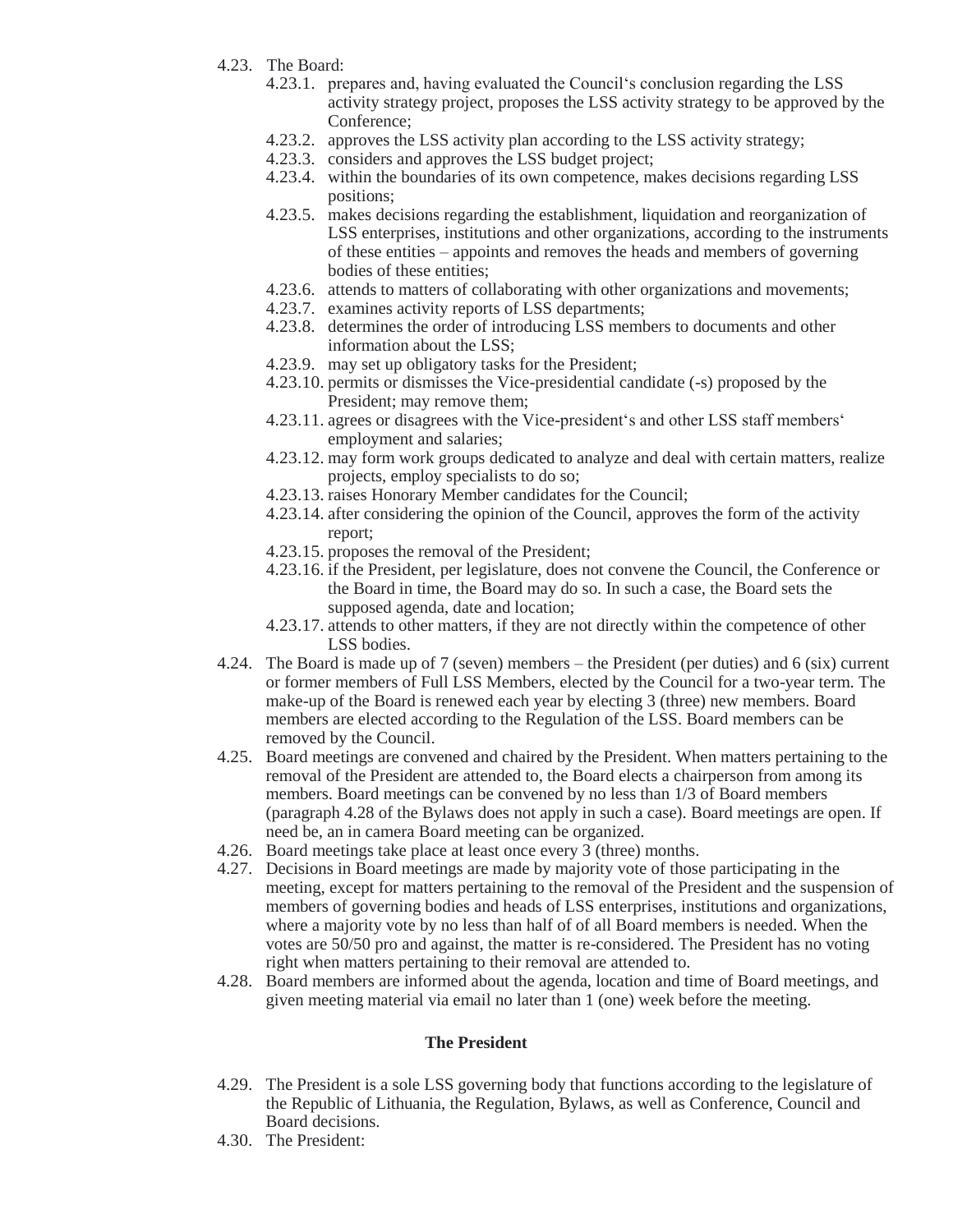- 4.30.1. manages and represents the LSS, organizes the work of LSS bodies (except the Supervisory Committee);
- 4.30.2. enters into and signs contracts and other documents in the name of the LSS;
- 4.30.3. organizes, coordinates and oversees the work of LSS departments, forms work groups and oversees their work;
- 4.30.4. organizes LSS economic-financial activities and is responsible for it, looks after and maintains the LSS headquarters, archives and assets;
- 4.30.5. is responsible for the implementation of decisions made by the Conference, Council and Board;
- 4.30.6. raises the candidature of a Vicepresident (-s) to the Board; proposes the removal of a Vicepresident (-s) to the Board;
- 4.30.7. is responsible for the work of the Vice-president (-s);
- 4.30.8. according to the LSS strategy, proposes the LSS activity plan to be considered by the Council and approved by the Board;
- 4.30.9. prepares the LSS budget project for the following year, submits it for consideration by the Council and for approval by the Board;
- 4.30.10. prepares the LSS activity report of the previous financial year, submits it to the first Conference of the current year and, until the Conference, the Board members, LSS Full Members and Members-Observers with it;
- 4.30.11. per Regulation, submits interim activity reports to the Council and the Board;
- 4.30.12. with the approval of the Board, employs LSS staff and determines their salary.
- 4.30.13. in coordination with the Board, convenes the Conference;
- 4.30.14. convenes Council and Board meetings;
- 4.30.15. employs specialists, experts and other person for solving various problems and allocates funds for their compensation and motivation;
- 4.30.16. submits candidates for Honorary Members to the Council;
- 4.30.17. makes decisions pertaining to other matters that are not directly assigned to other LSS bodies.
- 4.31. The LSS activity report is comprised of:
	- 4.31.1. information regarding the activity of the LSS, i.e. results of realizing the LSS activity strategy and activity plan (information regarding the activity of the LSS is also considered the activity report of the President);
	- 4.31.2. the number of members at the end of the financial year;
	- 4.31.3. LSS annual financial accountability;
	- 4.31.4. the number of LSS employees at the end of the financial year;
	- 4.31.5. other information according to the Regulation.
- 4.32. The President may be compensated for their work.
- 4.33. The President is elected in the Conference via a secret ballot vote for a term of 2 (two) years;
- 4.34. If the President cannot temporarily perform their duties, they are deputised by the Vicepresident, deputised by the President. If the President has not deputised a Vice-president, one is temporarily deputised by the Board;
- 4.35. The powers of the newly elected President begin and those of the former President cease to be valid 2 (two) weeks after the day of the Conference in which the new President was elected.

#### **Vice-President**

- 4.36. A Vice-president assists the President in carrying out and organizing the activity of the LSS, as well as performs other duties according to the Bylaws. A Vice-president (-s) is a direct subordinate of the President.
- 4.37. Taking into account the functions assigned to a Vice-president, more than one Vicepresident may be appointed.
- 4.38. The powers of a Vice-president cease to be valid 2 (two) weeks after the day of the Conference in which either a new President was elected or the same President was reelected for a second term.
- 4.39. A Vice-president can temporarily take up the duties of the President, if they are authorized to do so by the President or the Board.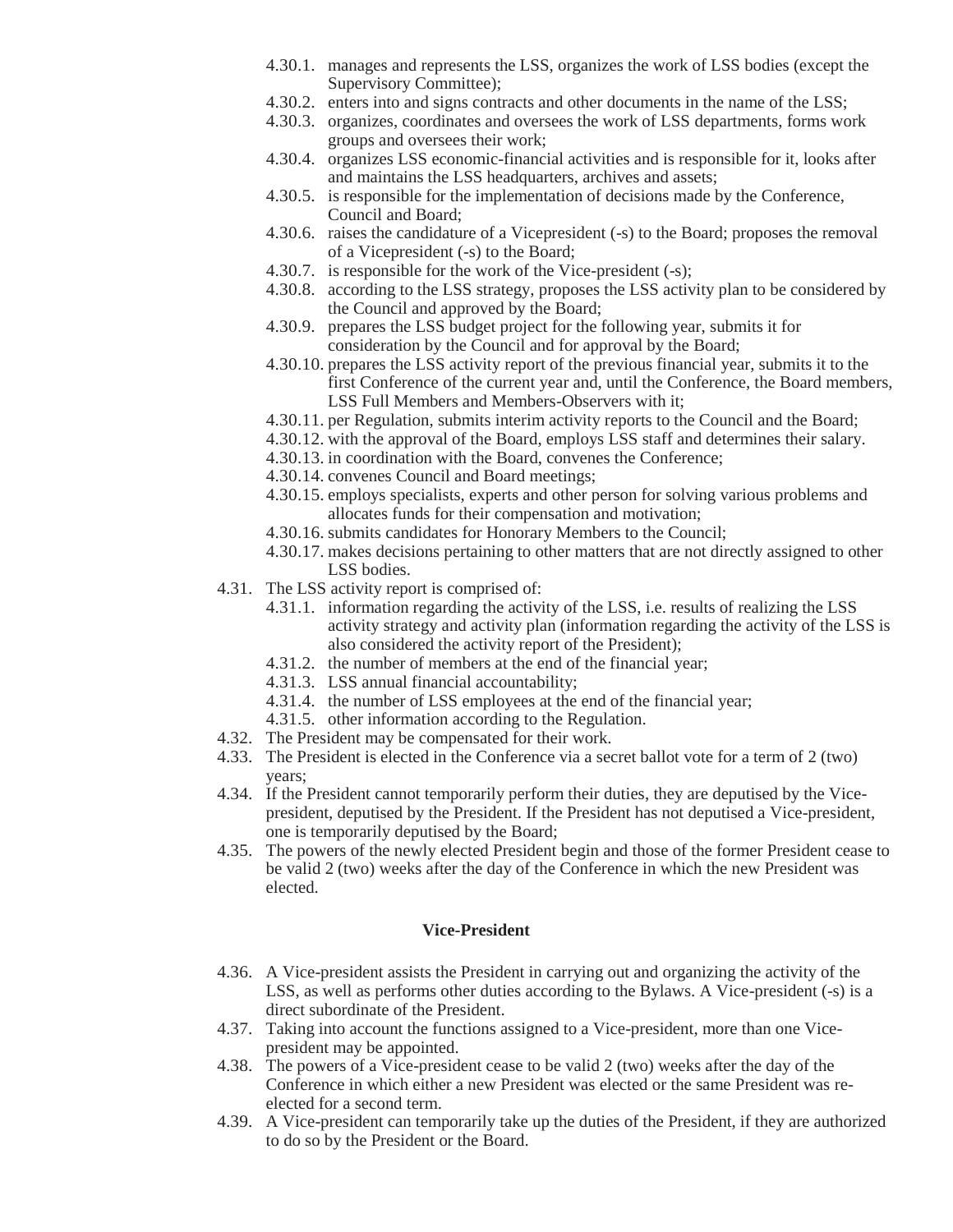## **The Supervisory Committee**

- 4.40. The Supervisory Committee is a body of the Lithuanian National Union of Students that oversees the legality and effectivenes of LSS activities and procedures.
- 4.41. The Supervisory Committee is comprised of its chairperson and 4 other members.
- 4.42. Only current or former members of Full Members or Members-Observers can be elected as members of the Supervisory Committee. Members of the Supervisory Committee cannot be members of other LSS bodies, except delegates in the Conference.
- 4.43. Members of the Supervisory Committee are elected in the Conference for a two-year term. The chairperson of the Supervisory Committee is appointed by the members of the Committee from among themselves.
- 4.44. The Supervisory Committee:
	- 4.44.1. verifies the legality of LSS activities and the appropriateness of the use of LSS material resources;
	- 4.44.2. oversees the elections/approvals of Conference delegates in collegiate bodies of Full Members;
	- 4.44.3. considers requests and complaints made by Full Members and LSS bodies;
	- 4.44.4. evaluates the effectiveness of LSS activities, per the Regulation;
	- 4.44.5. considers complaints pertaining to the activity and procedures of LSS bodies, submits conclusions and motions to the President, Council, Board and Conference;
	- 4.44.6. per Regulation, oversees the participation of Full Members in the LSS according to the rights and responsibilities of Full Members outlined in the Bylaws (the results of the oversight are a part of the conclusion concerning the effectiveness of LSS activities);
	- 4.44.7. proposes to respective LSS bodies to apply enforcement measures to Full Members in cases of negative results of the oversight in paragraph 4.44.6.
	- 4.44.8. through a unanimous decision, may initiate the re-consideration of decisions made by other bodies of the Lithuanian National Union of Students, except for the Conference, while also submitting a written request with arguments to the body that had made the decision. The body that had made the decision must re-consider the decision that is being appealed in their next meeting. The newly made decision is final.
	- 4.44.9. submits a financial activity inspection report to the Conference and until the Conference meeting, acquaints Board members, Full Members and Members-Observers with it;
	- 4.44.10. once every two years submits a conclusion of the LSS activity effectiveness assessment to the Conference and, if need be, recommendations regarding the effectiveness of the activities of the LSS;
	- 4.44.11. has the right to get acquainted with any and all LSS documents, convene an extraordinary Conference, as well as other rights outlined in the Regulation and the Bylaws.
- 4.45. The Supervisory Committee reports to the Conference.
- 4.46. The chairperson of the Supervisory Committee (or an authorized member of the Committee) may participate in open and in camera meetings of all bodies as an observer;
- 4.47. Decisions in the Supervisory Committee are made if no less than three members of the Supervisory Committe vote in favour.
- 4.48. Members of the Supervisory Committee may be compensated for their work, per Regulation.
- 4.49. Reports, conclusions and recommendations submitted to the Conference for consideration by the Committee are publically available on the LSS website.

## **V. LSS DEPARTMENTS**

- 5.1. The Council may found and abolish LSS departments for the pursuit of goals outlined in the Bylaws and to provide services in separate areas of LSS activity.
- 5.2. LSS departments function in accordance with the provisions approved by the Council.
- 5.3. A department is led by a Board-approved director.
- 5.4. The work of departments is overseen by the President and the Supervisory Committe.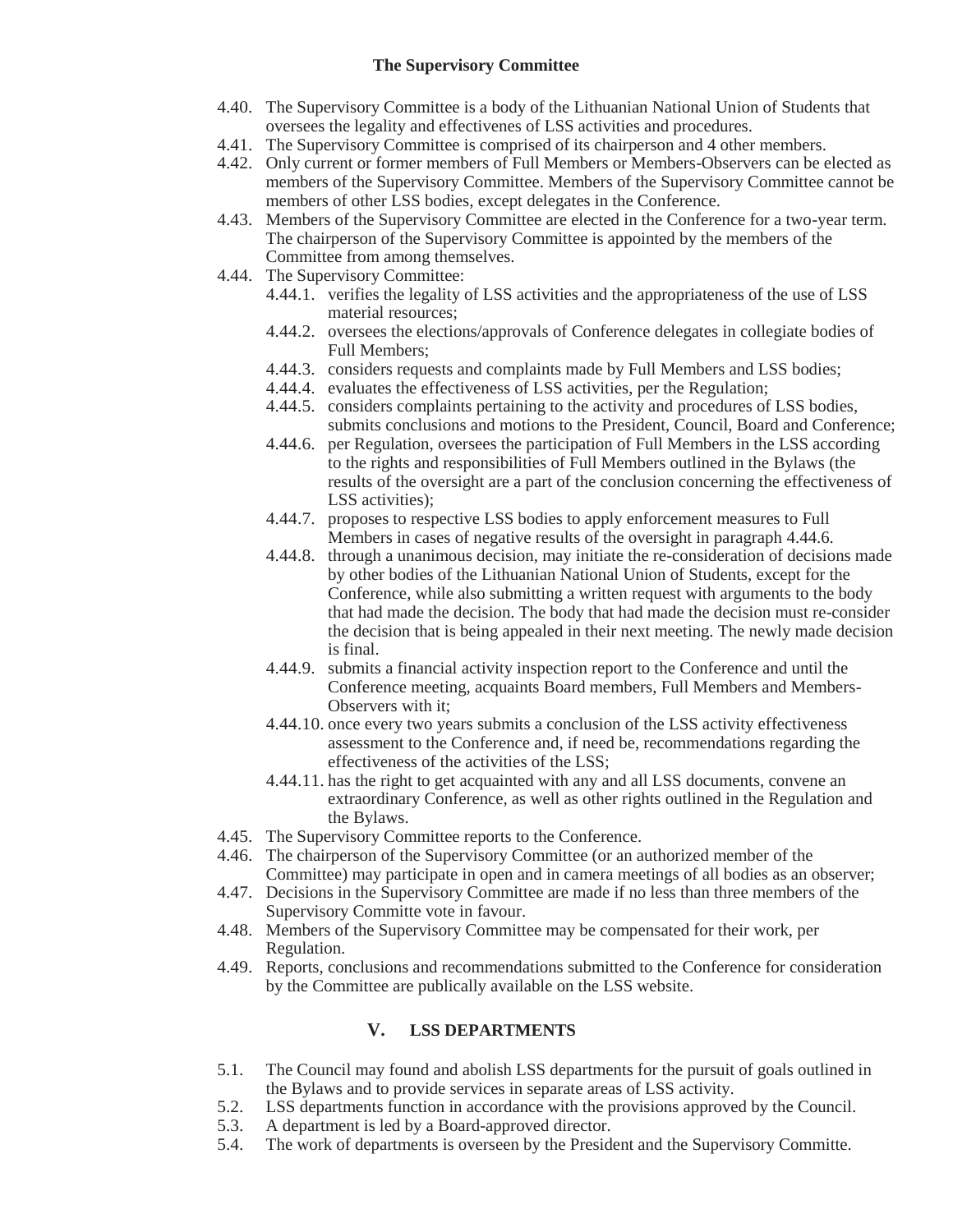## **VI. LSS FUNDS, BUDGET AND ASSETS**

- 6.1. LSS funds are comprised of:
	- 6.1.1. membership fees of Full Members;
	- 6.1.2. aid gained in accordance with the Law on Charity and Sponsorship of the Republic of Lithuania;
	- 6.1.3. funds donated by private entities, charity organizations and funds;
	- 6.1.4. funds donated by non-governmental organizations and international public organizations (associations);
	- 6.1.5. interest from credit institutions for funds stored by the LSS;
	- 6.1.6. revenue from LSS activities;
	- 6.1.7. credit, loan stock;
	- 6.1.8. aid prescribed by the Law on Higher Education and Research of the Republic of Lithuania;
	- 6.1.9. other legally obtained funds.
- 6.2. The LSS budget plan is drawn up by the President and, after evaluating the Council's conclusion, submitted for approval by the Board for one year. The order of creating a budget is detailed in the Regulation. An approved budget may be revised during the ongoing year.
- 6.3. Budget revisions are made by the Board via a majority vote of no less than 2/3 of members participating in the meeting.
- 6.4. The Conference makes decisions regarding the distribution of LSS funds and assets, if the LSS is liquidated as decided by the Conference.
- 6.5. The LSS may own buildings, machinery, publishing and printing houses, vehicles, social and charity objects, as well as other assets necessary for achieving the goals outlined in the Bylaws that can be purchased with LSS funds, donated to the LSS, inherited or obtained in some other lawful way.